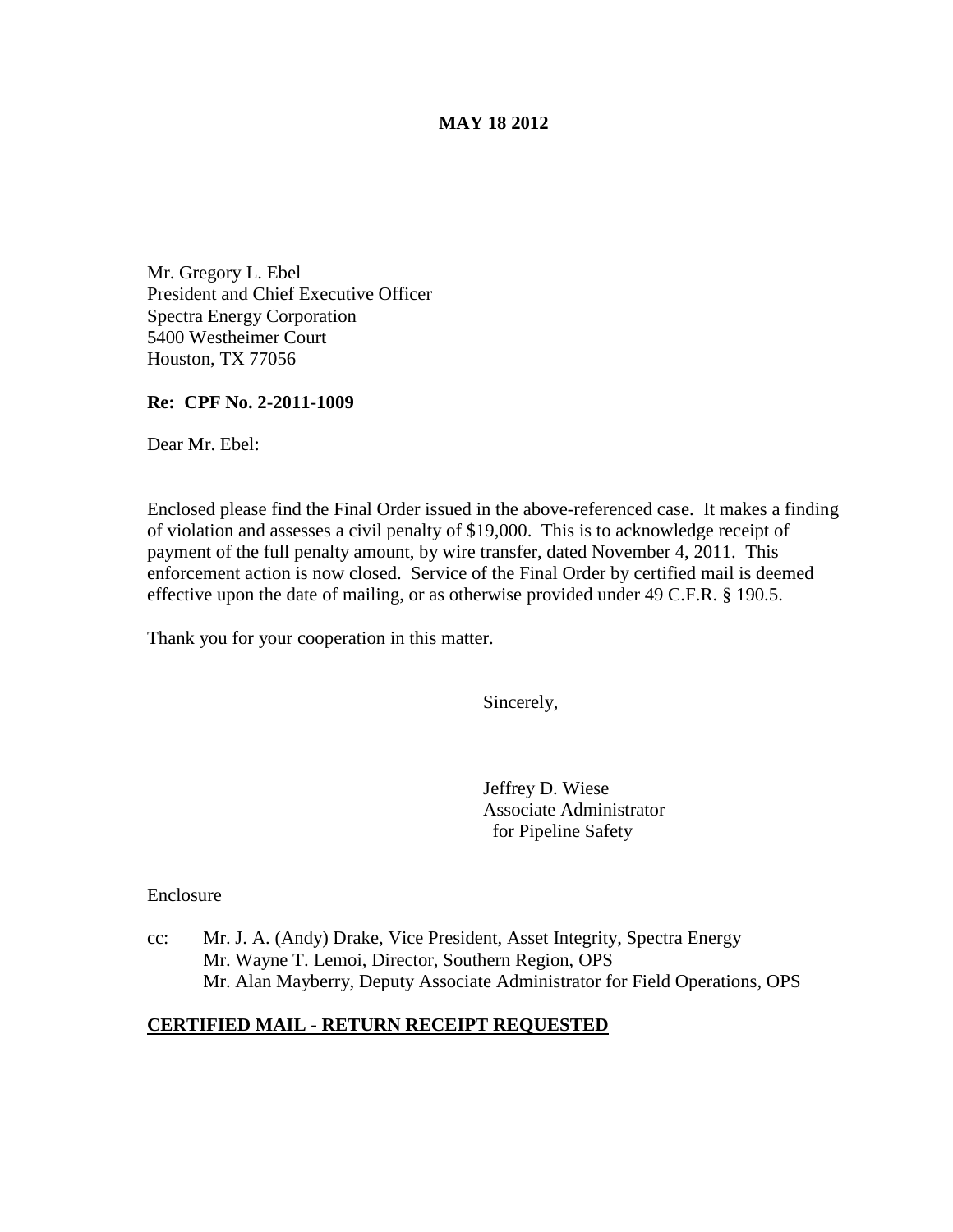## **U.S. DEPARTMENT OF TRANSPORTATION PIPELINE AND HAZARDOUS MATERIALS SAFETY ADMINISTRATION OFFICE OF PIPELINE SAFETY WASHINGTON, D.C. 20590**

**)**

**)**

**)**

**In the Matter of )**

**Texas Eastern Transmission, LP, ) CPF No. 2-2011-1009**

**\_\_\_\_\_\_\_\_\_\_\_\_\_\_\_\_\_\_\_\_\_\_\_\_\_\_\_\_\_\_\_\_\_\_\_\_**

**\_\_\_\_\_\_\_\_\_\_\_\_\_\_\_\_\_\_\_\_\_\_\_\_\_\_\_\_\_\_\_\_\_\_\_\_)**

**Respondent. )**

# **FINAL ORDER**

From May - July 2011, pursuant to 49 U.S.C. § 60117, a representative of the Pipeline and Hazardous Materials Safety Administration (PHMSA), Office of Pipeline Safety (OPS), conducted an on-site pipeline safety inspection of the facilities and records of Texas Eastern Transmission, LP (TETLP or Respondent) in Alabama, Mississippi, Tennessee, and Kentucky. TETLP, a wholly-owned subsidiary of Spectra Energy Corporation, operates a system of approximately 1,700 miles of gas transmission pipeline originating in the Gulf Coast region and terminating in Ohio, Pennsylvania, New Jersey and New York.<sup>[1](#page-1-0)</sup>

As a result of the inspection, the Director, Southern Region, OPS (Director), issued to Respondent, by letter dated October 7, 2011, a Notice of Probable Violation and Proposed Civil Penalty (Notice). In accordance with 49 C.F.R. § 190.207, the Notice proposed finding that TETLP violated 49 C.F.R. § 192.465 and proposed assessing a civil penalty of \$19,000 for the alleged violation.

TETLP responded to the Notice by letter dated November 4, 2011 (Response). The company did not contest the allegation of violation and paid the proposed civil penalty of \$19,000, as provided in 49 C.F.R. § 190.227. Payment of the penalty serves to close the case with prejudice to Respondent.

# **FINDING OF VIOLATION**

In its Response, TETLP did not contest the allegation in the Notice that it violated 49 C.F.R. Part 192, as follows:

**Item 1:** The Notice alleged that Respondent violated 49 C.F.R. § 192.465(d), which states:

<span id="page-1-0"></span> $\frac{1}{1}$  Spectra Energy Corp. 10-K, 2010, at 6. *See,* http://www.spectraenergy.com/Operations/North-America-Transmission/Assets/.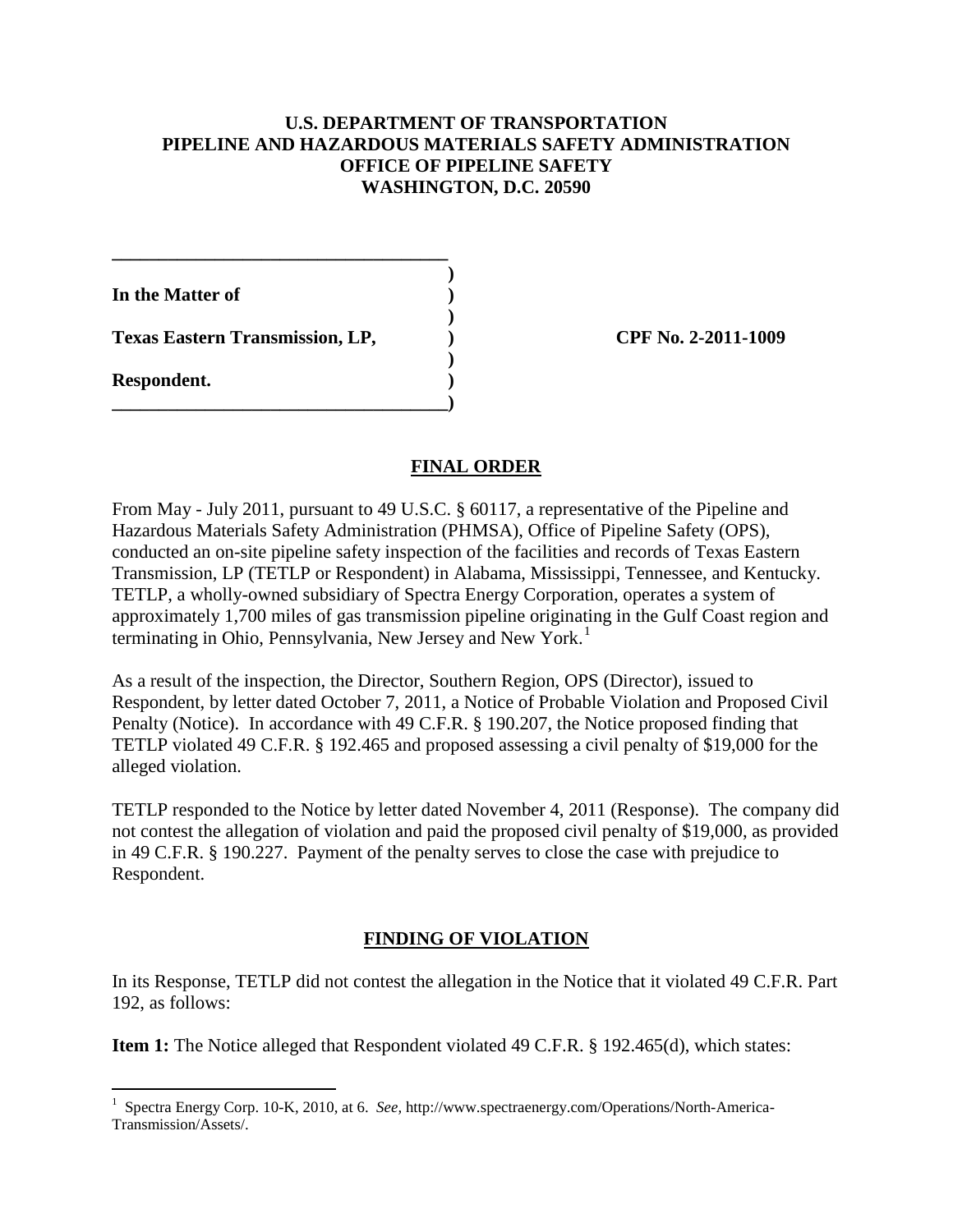#### **§ 192.465 External corrosion control: Monitoring.**

(a) Each pipeline that is under cathodic protection must be tested at least once each calendar year, but with intervals not exceeding 15 months, to determine whether the cathodic protection meets the requirements of  $$192.463...$ 

(d) Each operator shall take prompt remedial action to correct any deficiencies indicated by the monitoring.

The Notice alleged that Respondent violated 49 C.F.R. § 192.465(d) by failing to take prompt remedial action to correct deficiencies indicated by the company's external corrosion monitoring program. Specifically, the Notice alleged that TETLP identified low cathodic protection (CP) readings at two test stations but failed to take prompt remedial action.

Respondent found low CP readings on Line 14 (Clinton-Kosciusko segment) and Line 10 (Kosciusko-Egypt segment) on July 26, 2009, and August 6, 2009, respectively. Despite finding successive low readings on Line 14 during subsequent inspections on April 20, 2010, and April 4, 2011, Respondent had taken no remedial action by the time of PHMSA's May 11, 2011 inspection. TETLP also recorded successive low readings on Line 10 during subsequent inspections on March 31, 2010, and April 13, 2011, but failed to take remedial action by the time of the PHMSA inspection. In both instances, Respondent failed to remediate external corrosion for nearly two years following initial discovery of the deficiencies, in violation of the regulatory requirement that such problems be corrected "promptly."

Respondent did not contest this allegation of violation. Accordingly, based upon a review of all of the evidence, I find that Respondent violated 49 C.F.R. § 192.465(d) by failing to take prompt remedial action to correct any deficiencies indicated by corrosion control monitoring.

This finding of violation will be considered a prior offense in any subsequent enforcement action taken against Respondent.

#### **ASSESSMENT OF PENALTY**

Under 49 U.S.C. § 60122, Respondent is subject to an administrative civil penalty not to exceed \$100,000 per violation for each day of the violation, up to a maximum of \$1,000,000 for any related series of violations. In determining the amount of a civil penalty under 49 U.S.C. § 60122 and 49 C.F.R. § 190.225, I must consider the following criteria: the nature, circumstances, and gravity of the violation, including adverse impact on the environment; the degree of Respondent's culpability; the history of Respondent's prior offenses; the Respondent's ability to pay the penalty and any effect that the penalty may have on its ability to continue doing business; and the good faith of Respondent in attempting to comply with the pipeline safety regulations. In addition, I may consider the economic benefit gained from the violation without any reduction because of subsequent damages, and such other matters as justice may require. The Notice proposed a total civil penalty of \$19,000 for the violation cited above.

**Item 1:** The Notice proposed a civil penalty of \$19,000 for Respondent's violation of 49 C.F.R. § 192.465(d), for failing to take prompt remedial action to correct low CP readings